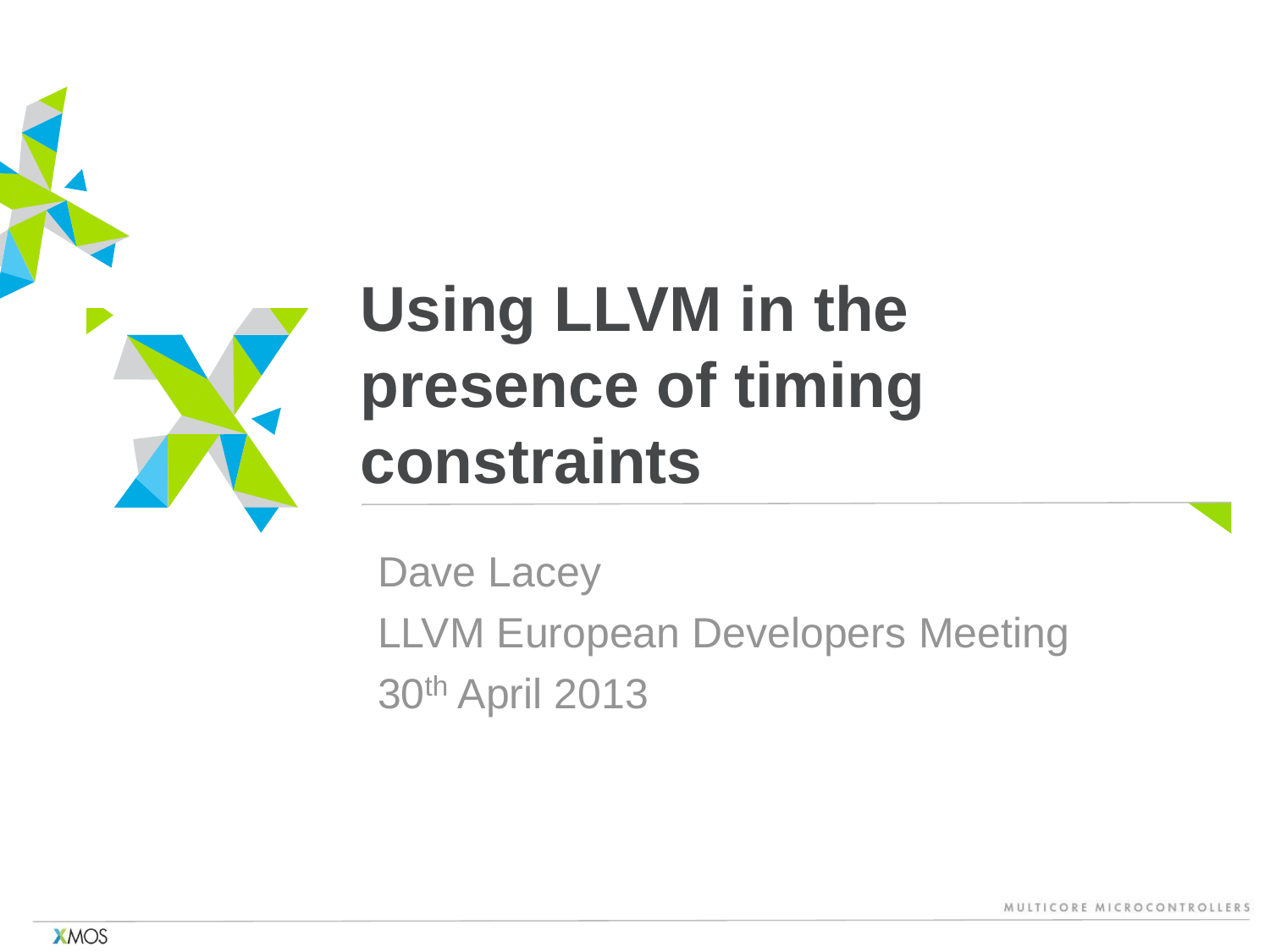## **XMOS and LLVM**

■ XMOS uses LLVM to implement C + XC compilers:

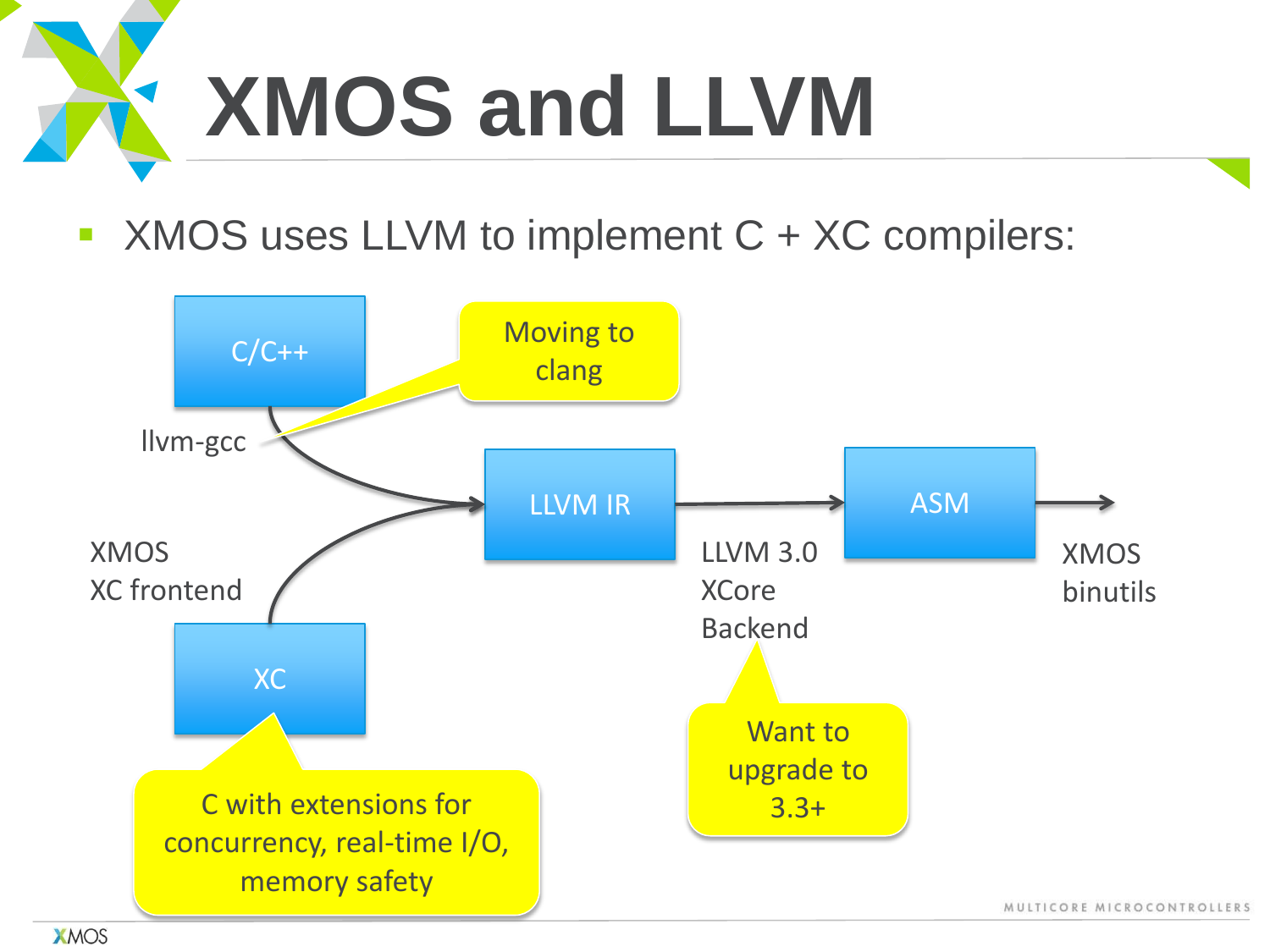

Code for our devices is hard real-time



We have an analysis tool to check these constraints (XTA)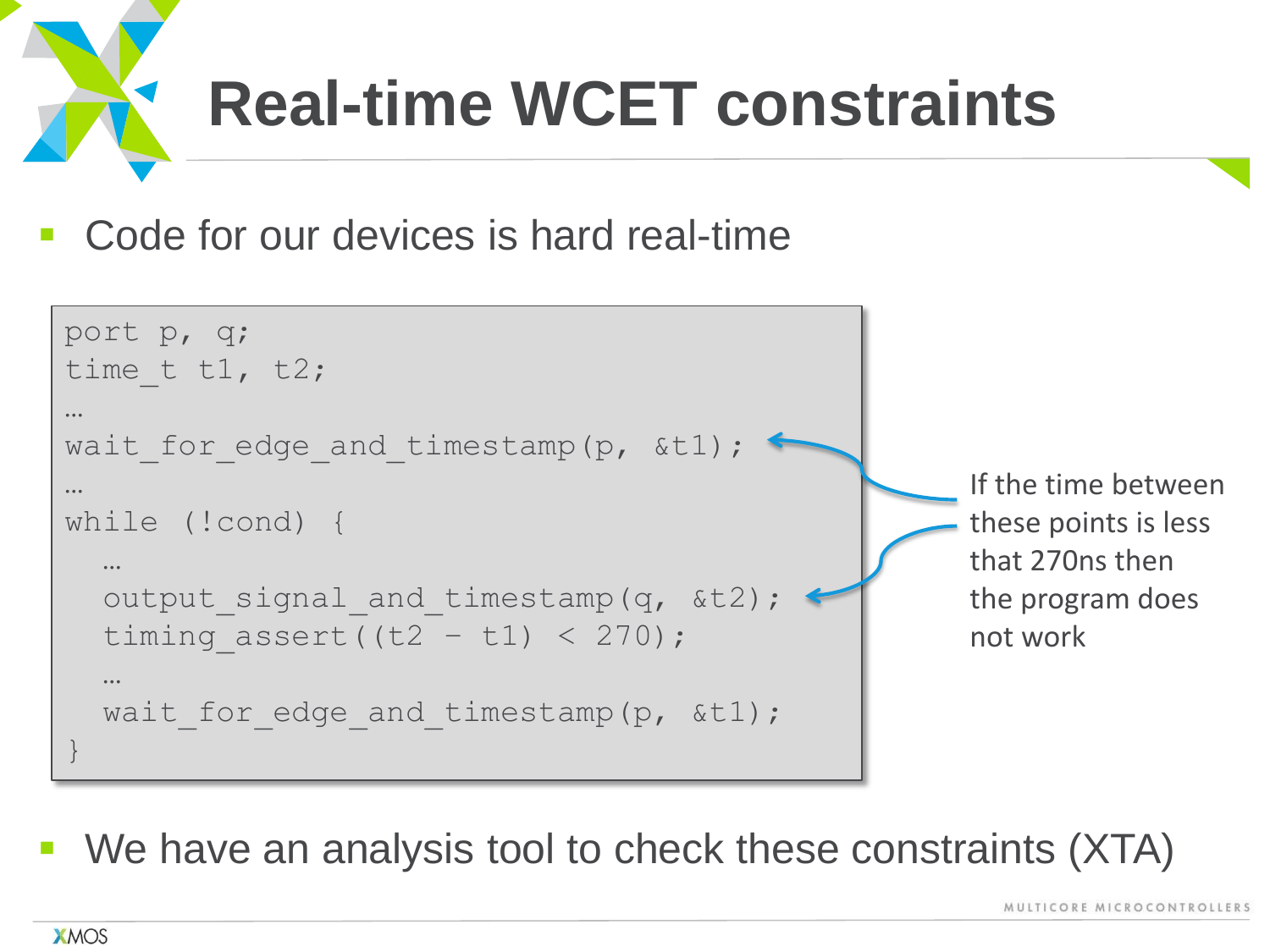# **What's the problem?**

- LLVM has many optimizations
- In general, these optimization aim to improve average execution time not worst case execution time
- **If all in general, these optimization aim to make the whole** function (or perhaps loop within the function) faster - no prioritization between execution paths
- Optimizations can make things much worse (from a WCET perspective)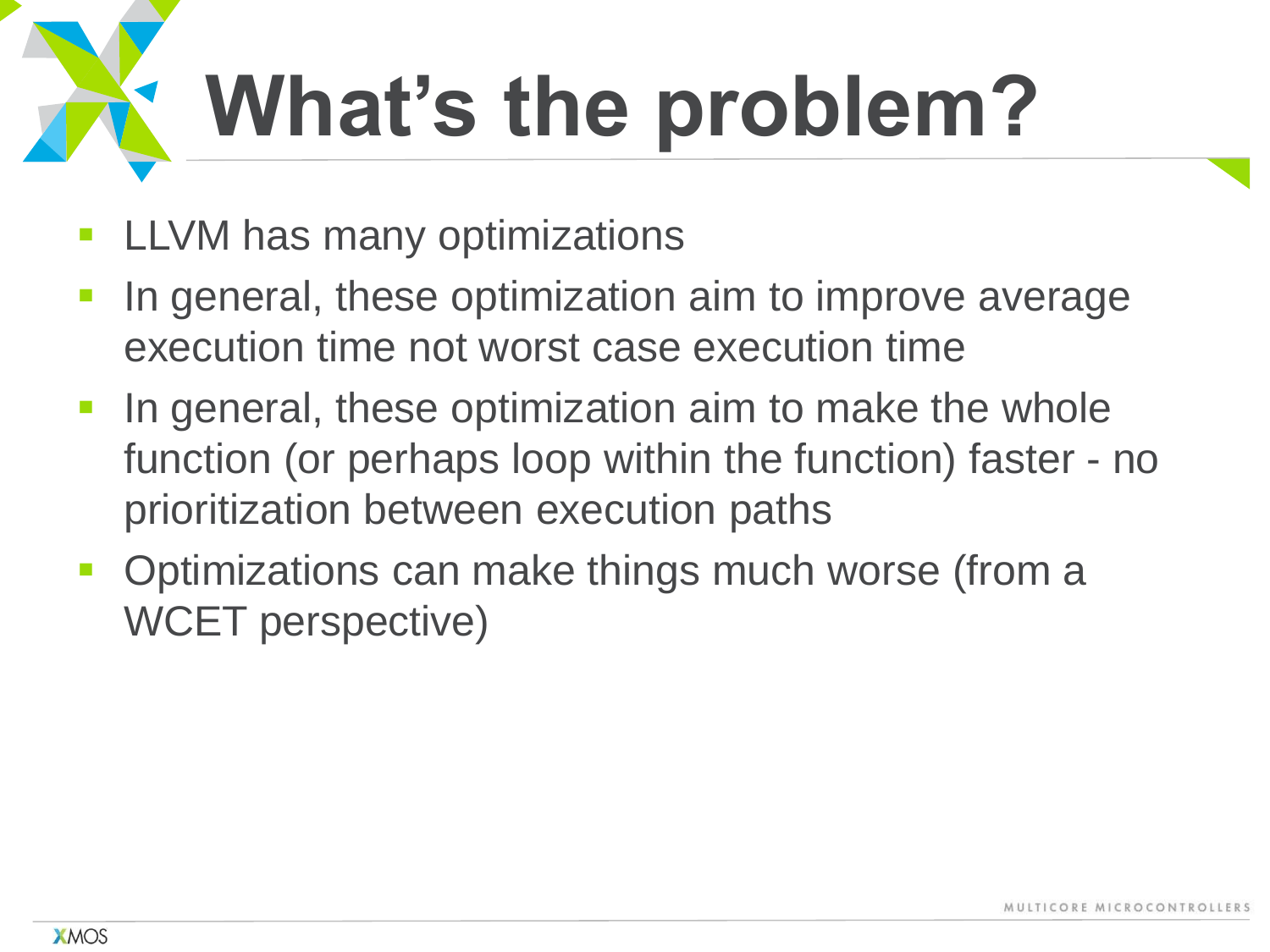

Scheduling can mess things up:

```
port p, q;
time t t1, t2;
…
wait for edge and timestamp(p, &t1);
…
while (!cond) {
  [code sequence 1]
  output signal and timestamp(q, &t2);
  timing assert((t2 - t1) < 270);
   [code sequence 2]
   [code sequence 3]
  wait for edge and timestamp(p, &t1);
}
```


**Constraints are met. The program works!**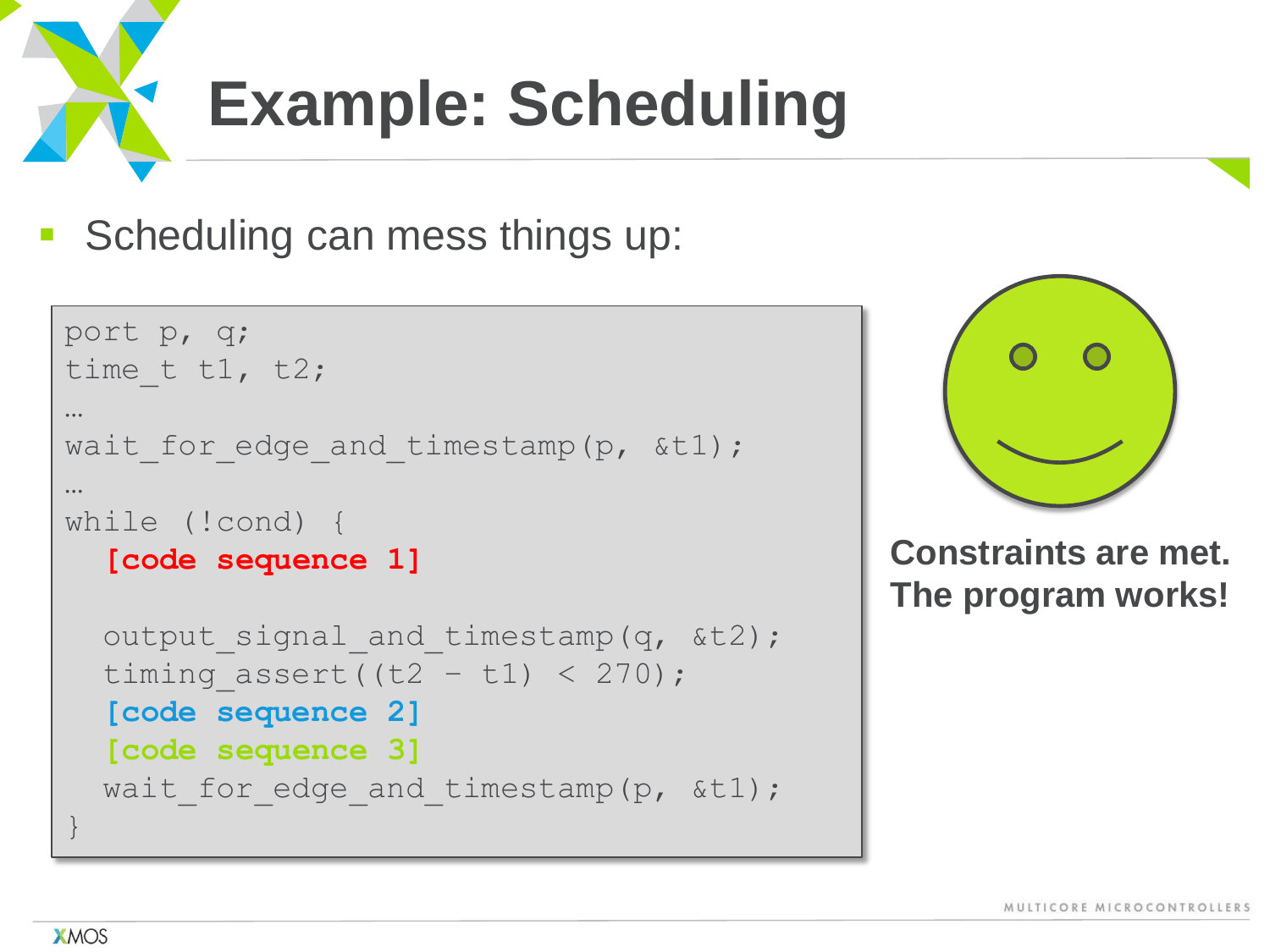

Scheduling can mess things up:

```
port p, q;
time t t1, t2;
…
wait for edge and timestamp(p, &t1);
…
while (!cond) {
  [code sequence 1]
   [code sequence 2]
  output signal and timestamp(q, &t2);
  timing assert((t2 - t1) < 270);
   [code sequence 3]
  wait for edge and timestamp(p, &t1);
}
```


**Takes too long. Broken!**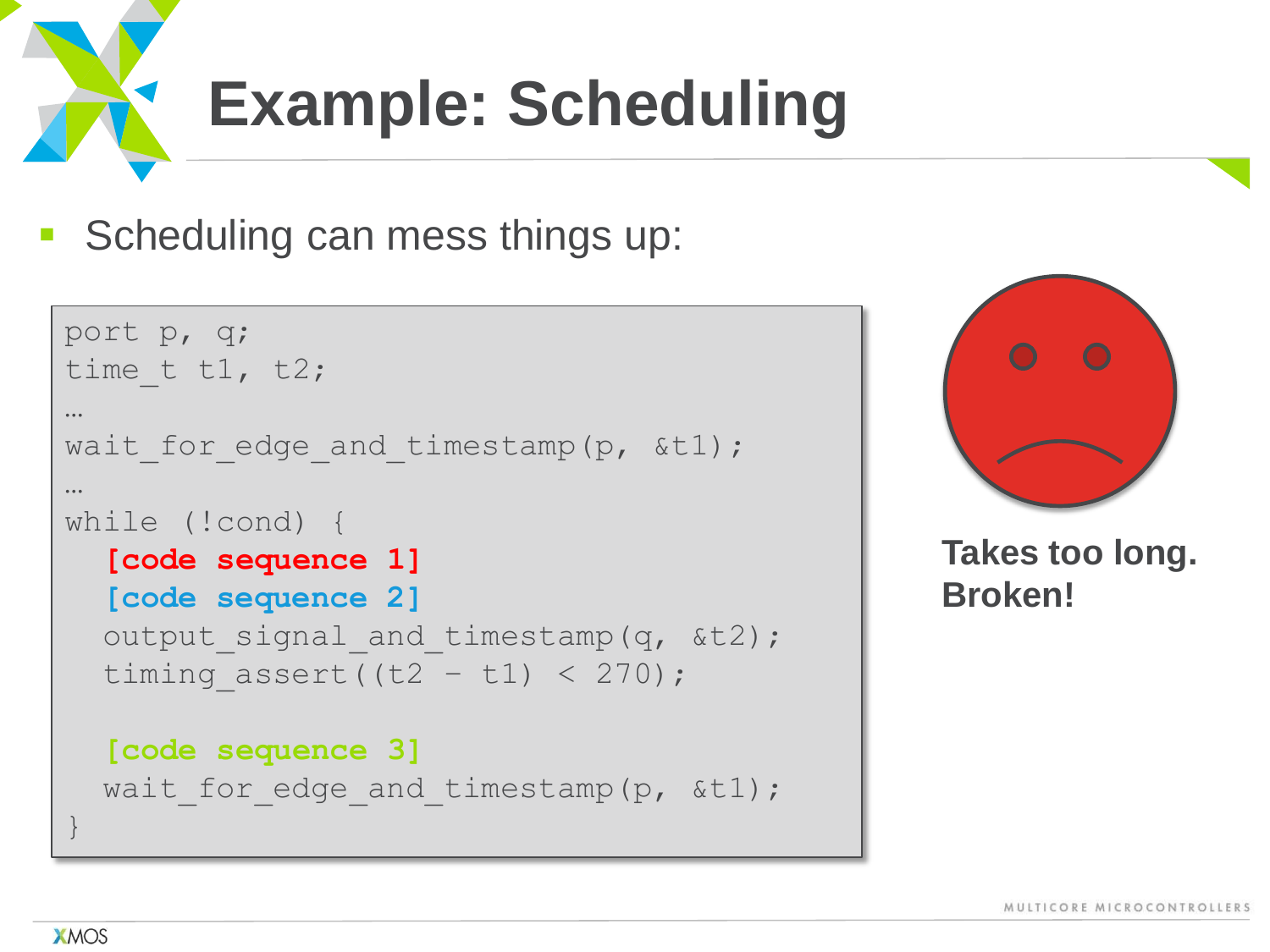#### **Example: Invariant hoisting**

Loop invariant hoisting can mess things up:

```
port p, q;
time t t1, t2;
…
wait for edge and timestamp(p, &t1);
…
while (!cond) {
  [code sequence 1]
  output signal and timestamp(q, &t2);
  timing assert((t2 - t1) < 270);
   [code sequence 2]
   [code sequence 3]
  wait for edge and timestamp(p, &t1);
}
```


**Constraints are met. The program works!**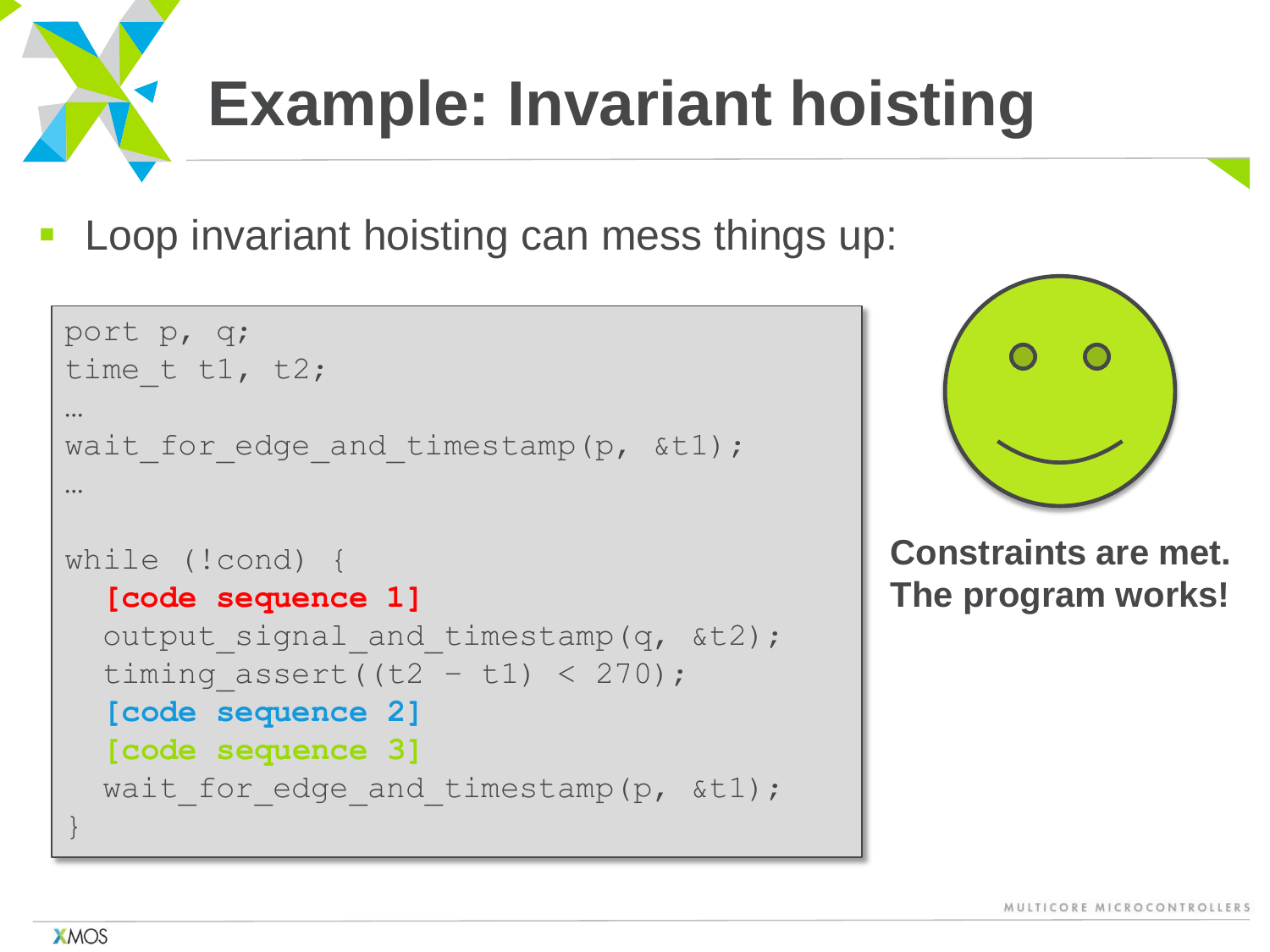### **Example: Invariant hoisting**

Loop invariant hoiscan mess things up:

```
port p, q;
time t t1, t2;
…
wait for edge and timestamp(p, &t1);
…
[code sequence 2]
while (!cond) {
  [code sequence 1]
  output signal and timestamp(q, &t2);
  timing assert((t2 - t1) < 270);
   [code sequence 3]
  wait for edge and timestamp(p, &t1);
}
```


**Takes too long. Broken!**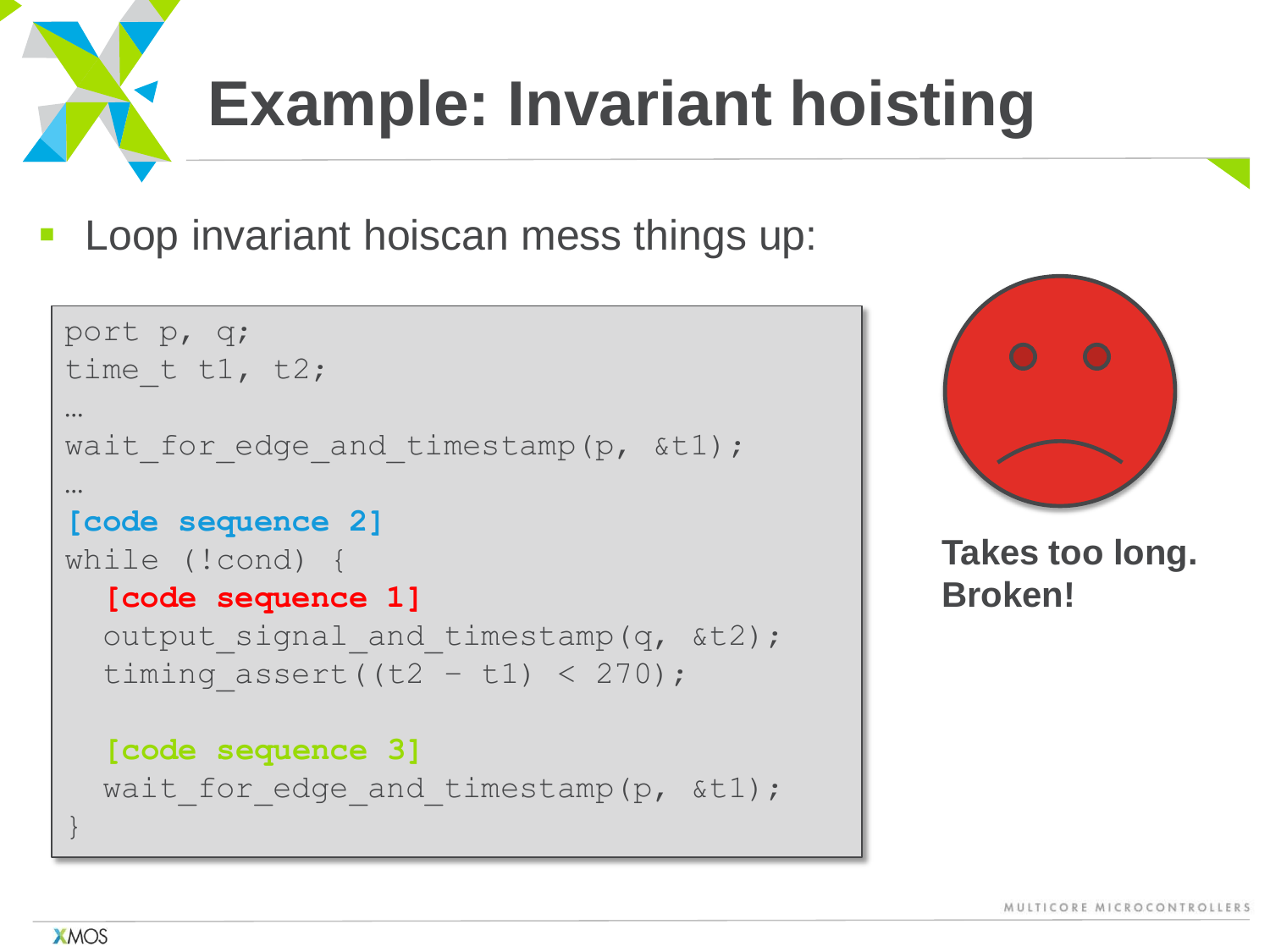

- What are we going to do....
- Um…